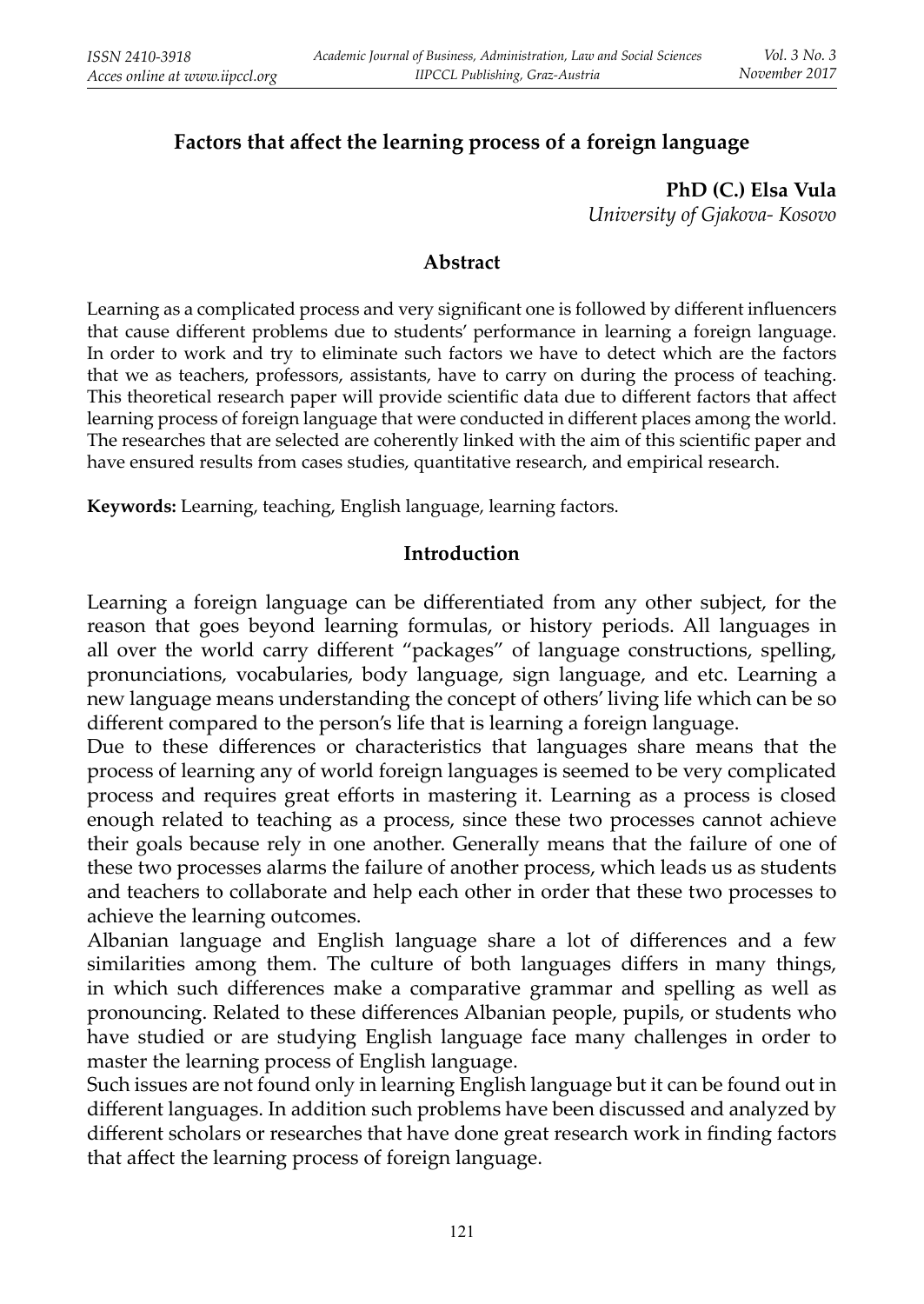## **Literature Review**

According to Hijazi  $\&$  Navqi (2006) the performance of students is always affected by different factors such as learning abilities, since different factors might have great impact on students' performance.

Whereas Montero & Chaves & Alvaro (2014) state that the relationship between learners' background and their motivational traits are so much complex that it has been believed that motivation plays significant role in ensuring great success on learning process.

On the other hand Yam, Rhoades, Sweeny, Kaput, and Yam (2002) support the idea that age levels, specific academic skills, and specific subject matter do not take into consideration sufficiently the complexity of factors such as students' various characteristics. Furthermore they state that in order to find different factors that affect students' performance is to train teachers to adopt instruction to the diverse student's abilities, learning styles, and etc.

Points which can help teachers to find factors and help students to face challenges during the learning process are: ability levels, and patterns of different abilities, learning styles, personality characteristics (ibid).

Different factors that facilitate learning process and can help students in mastering any subject, especially in learning a foreign language are: readiness, motivation, mental health, and teacher's personality (Kumar) (n.d).

## **The purpose of this study**

The purpose or the aim of this study is:

-to find out how many factors affect learning process of any foreign language;

-to what extent such factors may impact the process;

### **Methodology**

The methodology that has been used in this research is theoretical research, which will provide different researches that have been done so far due to learning factors. The theoretical research is supported by four different researchers and their collected data from researches that were done in different schools, universities, case studies around the world. Researches that will be discussed and elaborated in this theoretical research are:

-A case study in Pacific Campus, University of Costa Rica;

-Case study in Private Colleges, in Pakistan;

-A quantitative research, Research University, Southeastern United States;

### **Discussion**

The case study conducted in Pacific Campus included 56 participants (females and males) of first year and second of English teaching Major (Montero, Chaves, Alvarado, 2014). The researchers did the study with students who had scholarships, by means that their economic situation was very specific. Their purpose was to focus on:

-Language accusation;

-Age;

-Socioeconomic context;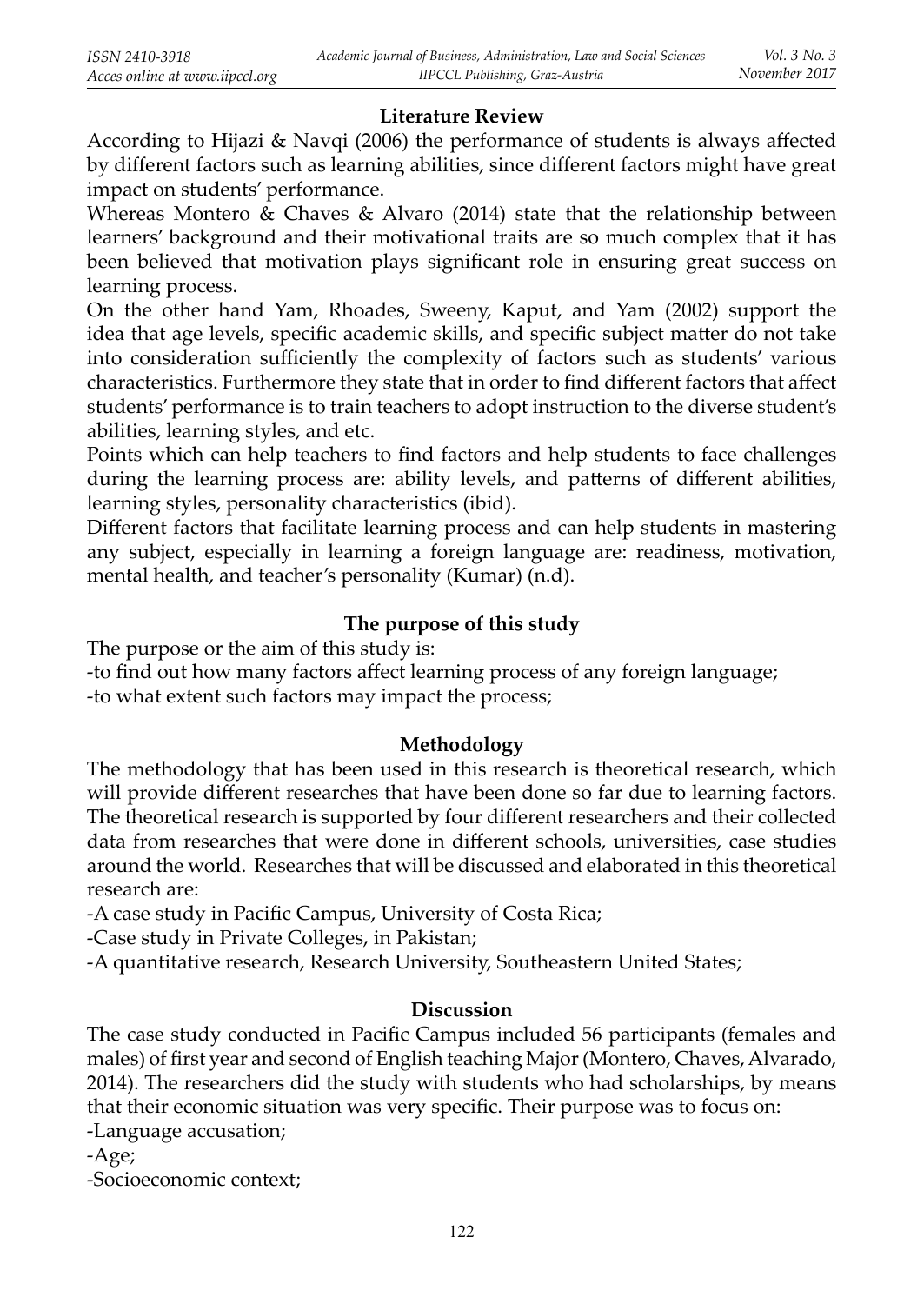-Linguistic background and;

-How does the social context motivate or influence people in the learning process of foreign language?

According to their research on above mentioned points even though students did not start to learn English during their childhood they had positive attitude towards language learning. Also economic situation play a significant role in students' performance, since according to conducted results those students who attend private courses performed better than the others who cannot afford attending private courses. Linguistic background as very important factor was not highly found since students provide poor linguistic background. Hence, all the factors which researchers studied on students of the Costa Rica University show that each of these factors impact the learning process of students.

The second case study done in private colleges in Pakistan shows some other factors which influence students' performance in the learning process (Hijazi&Naqvi, 2006). The researchers were focused to research the impact of these factors, such as:

-Student's attitude towards attendance in class,

-Hours spent in study on daily bases after college,

-Students' family income,

-Students' mother's age,

-Mother's education.

The data that researchers found on this case study is that students who have their educated mothers performed very well in comparing with students that performed poorly since their mothers were illiterate. According to this important factor that affect students in Pakistan is the education of the mother, since students the majority of their time pass with their mothers because fathers usually are not at home or they travel a lot. This it means that the education of parents which in this case is of mothers can be considered a very important factor which leads to the success or failure of students.

Age of mothers is considered to be another factor from this case study, since it is proved that mothers who are at young ages can handle their children and can work with them in compared with those who are aged and cannot deal with children's needs and help.

On the other hand the case study could not prove that the family income is one of the factors that affect student's learning, since according to their data is proven as negatively. Also the hours spent in study on daily bases after college is proven as negatively , because this factor cannot impact students' performance , because researchers state that" students' performance is depended on intelligence level, intellect, memory, or method of learning of student" (Hijazi&Naqvi, 2006:9).

The third research as quantitative one conducted in Research University in the southeastern United States found that teachers' performance is one of the most significant factors that affect students' learning process. According to them teachers as facilitators should give great efforts in engaging students in process of learning, by using different methodologies, and activities. According to Celia (2010) the learning environments in which students learn influence a lot their performance. Methodologies, instructors, technology, designed classrooms; seating arrangements